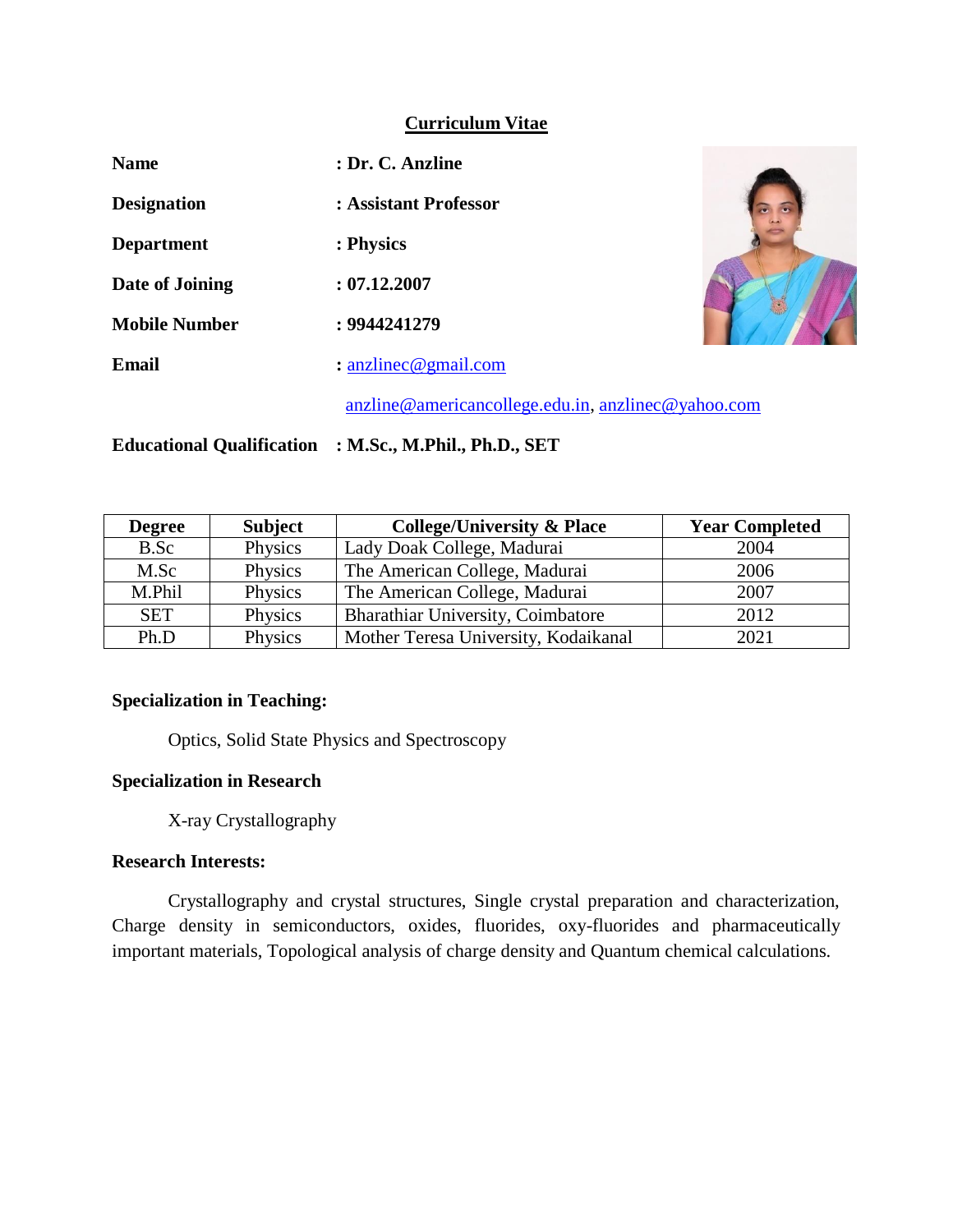### **List of Papers Published in Journals:**

- 1. X-ray derived experimental charge density distribution in GaF3 and VF3 solid systems K.Sujatha , S.Israel , **C.Anzline**, R.Niranjana Devi, R.A.J.R.Sheeba. **Physica B: Condensed Matter 496 (2016)74–81.**
- 2. 2-Amino-4-methylpyridinium 4-methylbenzoate P. Sivakumar, **C. Anzline**, S. Israel and G. Chakkaravarthi **IUCr Data, Data reports Vol.1,Part 4 (2016)x161411**
- 3. 2-(4-Nitrophenyl)acetate 2-amino-4-methylpyridin-1-ium P. Sivakumar, **C. Anzline**, S. Israel and G. Chakkaravarthi **IUCr Data, Data reports Vol.1,Part 4 (2016)x161433**
- 4. High Resolution Synchrotron Diffraction Study on Charge Density Distribution of Ampicillin Trihydrate: A Correlation between DFT and Multipole Models **C. Anzline**, S. Israel, R. Niranjana Devi, R.A.J.R. Sheeba and P. Richard Rajkumar **Chinese Journal of Chemical Physics VOLUME 30, NUMBER 1,2017**
- 5. Charge density analysis of Metformin/HCl, a biguanidean anti-hyperglycemic agent R. Niranjana Devi, C. Jelsch, S. Israel**,** E. Aubert, **C. Anzline** and A. A. Hosamani **Acta Crystallographica Section B: Structural Science, Crystal Engineering and Materials, (2017). B73, 10-22**
- 6. 2-Amino-3-methylpyridinium hydrogen phthalate P. Sivakumar, **C. Anzline**, S. Sudhahar, S. Israel and G. Chakkaravarthi **IUCrData, Data Reports, (2017). 2, x170422**
- 7. Testing the ability of rhodanine and 2, 4-thiazolidinedione to interact with the human pancreatic alpha-amylase: electron-density descriptors complement molecular docking, QM,and QM/MM dynamics calculations R. Niranjana Devi, Maria G. Khrenova, S. Israel, **C. Anzline**, Andrey A. Astakhov, Vladimir G. Tsirelson **Journal of Molecular Modelling (2017) 23:252**
- 8. Experimental charge density distribution and its correlation to structural and optical properties of  $Sm3+$  doped  $Nd_2O_3$  nanophosphors Morris Marieli Antoinette, S.Israel, G. Sathya, Arlin Jose Amali, John L. Berchmans, K. Sujatha, **C. Anzline** and R.Niranjana Devi **Journal of Rare Earths 35 (2017) 1102 -1114**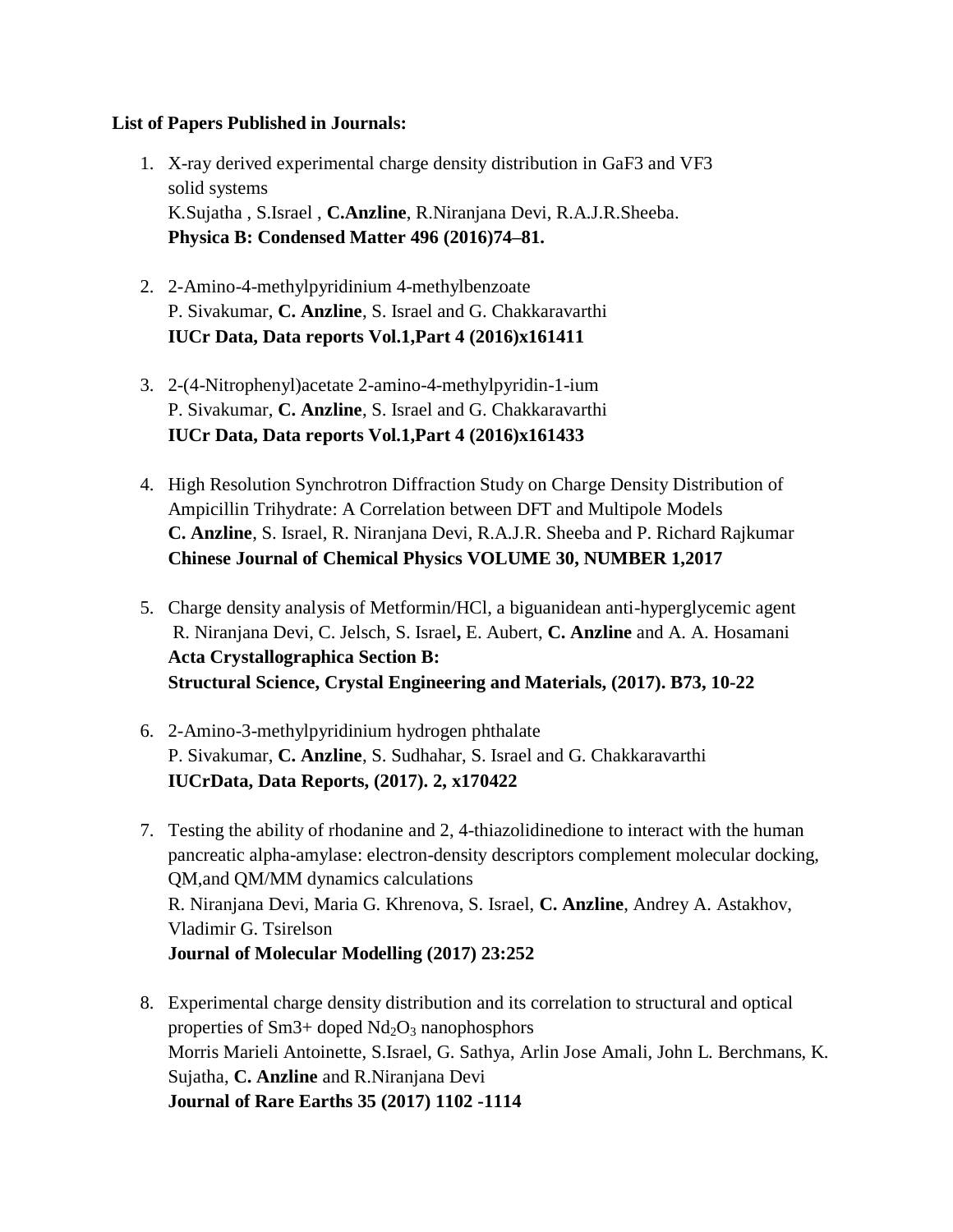- 9. Analysis of oxygen bonding with metals of different oxidation states from experimental charge density distribution K. Sujatha, S. Israel, **C. Anzline**, K.S. Syed Ali, R.A.J.R. Sheeba, P. Richard Rajkumar **Physica B: Condensed Matter 555 (2019) 21–31**
- 10. X-ray derived experimental charge density distribution in two isostructural oxyfluorotellurates,  $FeTeO<sub>3</sub>F$  and  $GaTeO<sub>3</sub>F$ K. Sujatha, S. Israel and **C. Anzline Physica B: Condensed Matter, 579 (2020) 411896** <https://doi.org/10.1016/j.physb.2019.411896>
- 11. Comprehensive study on the topological properties of 5-Amino-2-Methyl Benzene Sulfonamide involving inter and intra molecular hydrogen bonds **C. Anzline**, P. Sivakumar , S. Israel, K. Sujatha **Journal of Molecular Structure 1201 (2020) 127208** <https://doi.org/10.1016/j.molstruc.2019.127208>
- 12. Hirshfeld Surface, Charge Density and Site Selectivity Studies of 1-(2-Methyl-5-nitro-1H-imidazol-1-yl)-acetone **C.Anzline**, S.Israel, K.Sujatha and R.A.J.R.Sheeba **Computational and Theoretical Chemistry 1191 (2020) 113044** <https://doi.org/10.1016/j.comptc.2020.113044>
- 13. Charge density of difluorides from synchrotron diffraction data and investigation of bonding in low valent binary fluorides K.Sujatha, S.Israel, **C.Anzline**, R.A.J.R.Sheeba **Materials Chemistry and Physics 259 (2021) 123990** <https://doi.org/10.1016/j.matchemphys.2020.123990>
- 14. Structure, Charge density and Hirshfeld Surface Analysis of proton transfer complex 2- Amino-4-methylpyridinium 2-(3-methylphenyl)-acetate **C.Anzline**, S.Israel, K.Sujatha and R.A.J.R.Sheeba **Journal of the Chinese Chemical Society(Wiley), 1-14, 2022** DOI:10.1002/jccs.202100433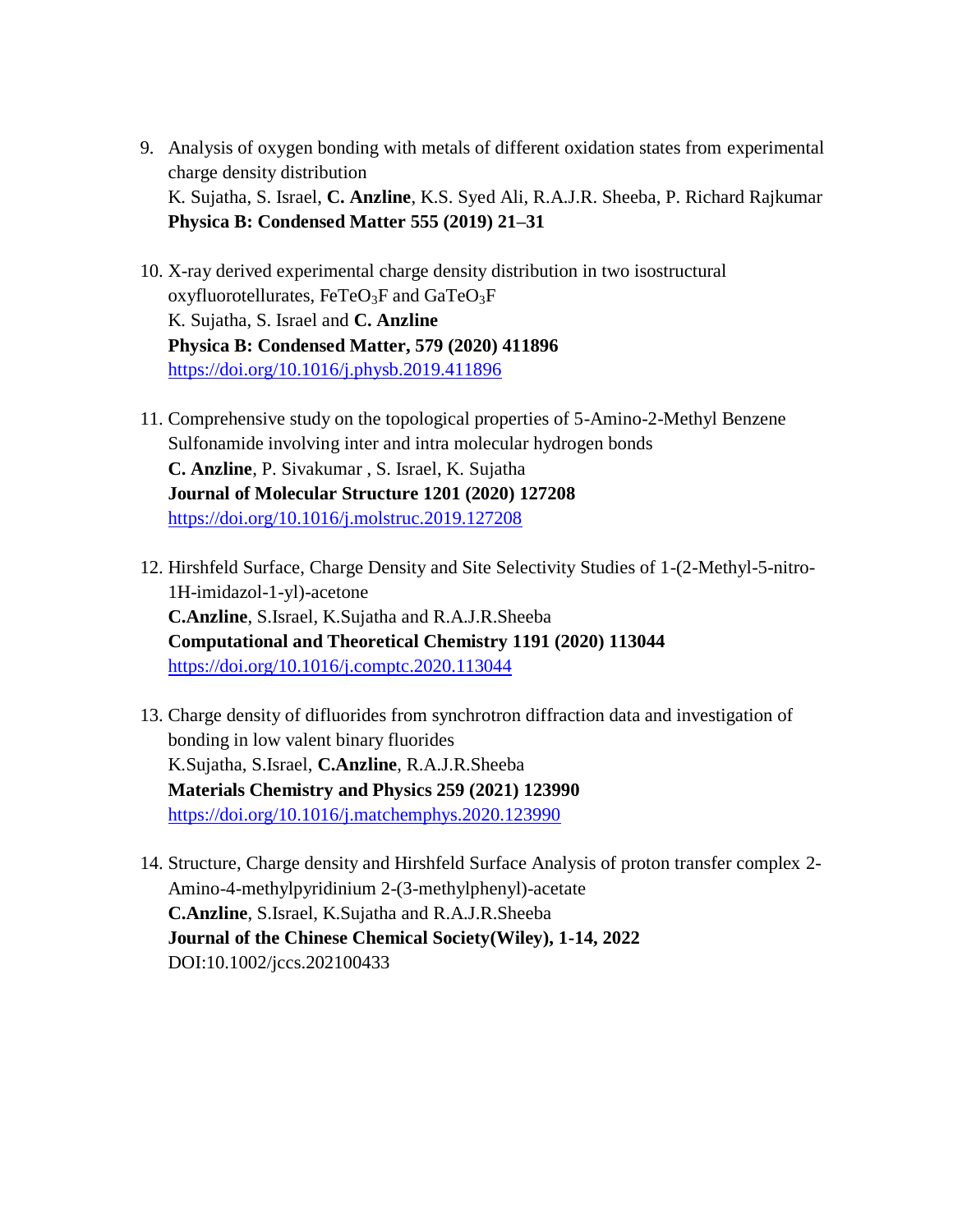### **List of papers presented in National and International conferences**

- 1. Multipole analysis of Charge density in a pharmaceutical solid system: Tolbutamide S.Israel, **C. Anzline**, and R.A.J.R. Sheeba International conference on recent trends in Advanced Materials, Vellore Intstitute of Technology University, Vellore, February- 2012, Abstract No: BMS Pr-11
- 2. Multipole analysis of charge density in Ampicilin trihydrate **C. Anzline**, S. Israel and P. Richard Rajkumar National seminar on technologically important crystalline and amorphous solids, Kalasalingam University, Krishnan Koil, February - 2013, pp-109
- 3. Structural and electronic properties of Phenyl acetic acid using Density functional Theory **C. Anzline**, S. Israel, R. Niranjana Devi and P. Richard Rajkumar National seminar on technologically important crystalline and amorphous solids, Kalasalingam University, Krishnan Koil, February - 2014, op-5,page – 43
- 4. Charge derived properties and site selectivity studies in 5-Amino-2-methyl benzene sulfonamide using XRD and DFT techniques **C. Anzline**, S. Israel, R. Niranjana Devi and P. Richard Rajkumar Theoretical chemistry Symposium- 2014, National chemical Laboratory, Pune
- 5. Elucidation of reactivity descriptors for 2-mercaptobenzoic acid using Density functional Theory approach R. Niranjana Devi, S. Israel, **C. Anzline**, P. Richard Rajkumar and W. Hannah Blessy Journal of Research in Science, Vol.2, December 2014, pp. 25-30. Recent Trends in Quantum Chemistry-2014, Nesamony memorial Christian college, Marthandam.
- 6. Molecular structure, vibrational spectroscopic and site selectivity studies in 5-amino-3 methyl-1,2-oxazole-4-carbonitrile using DFT technique. **C. Anzline**, S. Israel, R. Niranjana Devi , P. Richard Rajkumar and W. Hannah Blessy Journal of Research in Science, Vol.2, December 2014, pp. 35-39. Recent Trends in Quantum Chemistry-2014, Nesamony memorial Christian college, Marthandam.
- 7. Topological and electron density analysis and electrostatic properties of N- (Phenylsulfonyl)acetamide: An experimental and theoretical study R. Niranjana Devi , S. Israel, **C. Anzline**, P. Richard Rajkumar National symposium on X-ray diffraction and recent advances in crystallography-2015, A-19, 2015, Periyar University, Salem.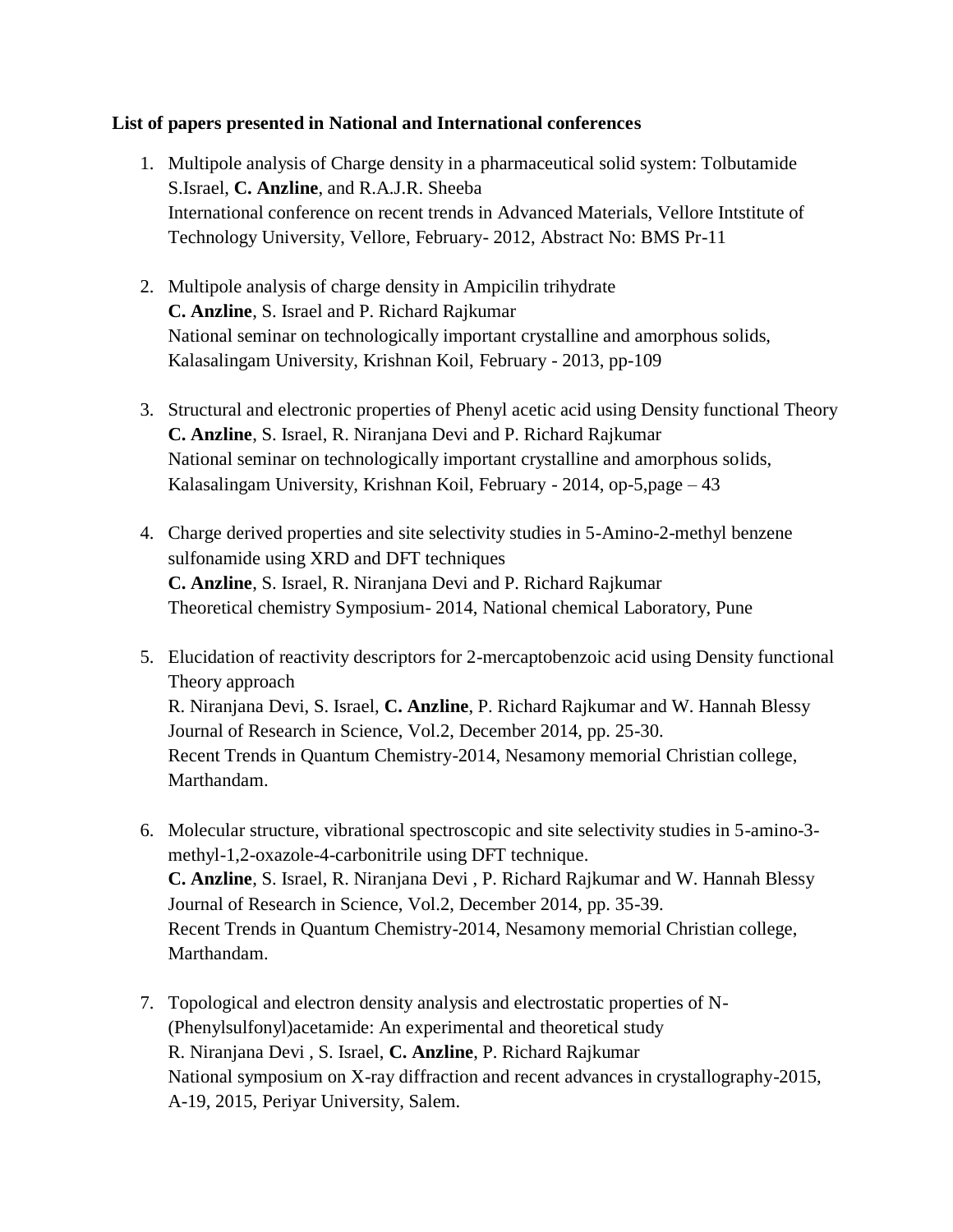- 8. Molecular Structure, Population Analysis, Vibrational Spectroscopic and Chemical Reactivity studies of Nicotinohydrazide using DFT approach **C. Anzline**, S. Israel, R. Niranjana Devi, P.Richard Rajkumar, K.Sujatha National Conference on Advanced Materials Science – 2015, Jerusalem College of Engineering, Chennai. Page: 26-32. (ISBN 978-81-89843-73-1)
- 9. Investigation on reactivity descriptors of 2,5-Lutidinium Bromanilate using DFT approach R. Niranjana Devi , S. Israel, **C. Anzline**, P. Richard Rajkumar National Conference on Advanced Materials Science – 2015, Jerusalem College of Engineering, Chennai. Page: 33-38 (ISBN 978-81-89843-73-1)
- 10. X-ray Analysis of the Charge Density Distribution in GaF3 K. Sujatha, S. Israel, **C. Anzline**, R. Niranjana Devi National Conference on Advanced Materials Science – 2015, Jerusalem College of Engineering, Chennai. Page: 39-44 (ISBN 978-81-89843-73-1)
- 11. Ab-initio studies of L-Alanine organic molecule G.K.Priya Merline, S. Israel, **C. Anzline**, M. Chitra National Conference on Advanced Materials Science – 2015, Jerusalem College of Engineering, Chennai. Page: 20-25 (ISBN 978-81-89843-73-1)
- 12. Luminescent properties of Nd3+ doped  $Sm_2O_3$  nanoparticles and its correlation with Xray derived charge density Morris Marieli Antoinette, S. Israel and **C. Anzline** Nano India - 2015, Sastra University, Tanjavur, January 2015, ID:1218
- 13. Charge density and chemical reactivity studies of  $\delta$ -sulfanilamide **C. Anzline**, S. Israel, R. Niranjana Devi, K. Sujatha, P. Richard Rajkumar and Morris Marieli Antoinette, International conference on materials processing and applications(ICMPA-2016), VIT University, Vellore, December 14-16, 2016, Abstract No:CG65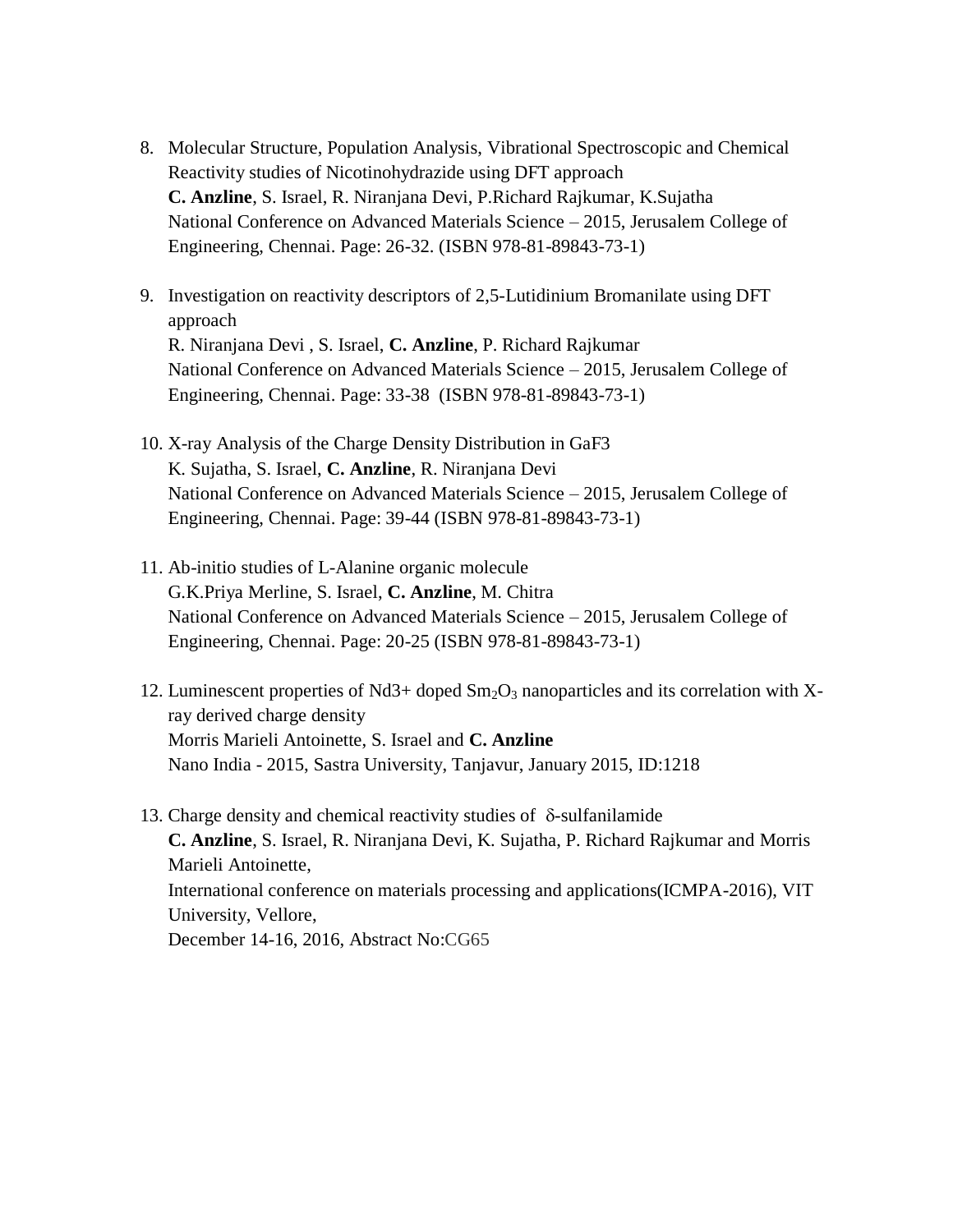- 14. X-ray derived experimental charge density distribution in two sesquioxides  $In_2O_3$  and  $Y_2O_3$ K. Sujatha, S. Israel, **C. Anzline** and Morris Marieli Antoinette International conference on materials processing and applications(ICMPA-2016), VIT University, Vellore, December 14-16, 2016, Abstract No: CG63
- 15. An analysis of structure and reactivity descriptors of Metformin HCl using XRD and DFT approach R. Niranjana Devi, S. Israel and **C. Anzline** International conference on materials processing and applications(ICMPA-2016), VIT University, Vellore, December 14-16, 2016, Abstract No: CG24
- 16. Investigation on the properties of Sm3+doped Nd2O3nanoparticles and X-ray characterization by the maximum entropy method (MEM) Morris Marieli Antoinette, S.Israel, G. Sathya, Arlin Jose Amali, John L. Berchmans, K. Sujatha and **C. Anzline** Fourth International Conference on Nanostructured Materials and Nanocomposites (ICNM 2017) on 10, 11 and 12 February 2017 at Mahatma Gandhi University, Kottayam, Kerala, India
- 17. X-ray investigation on the charge density distribution of some organic compounds **C. Anzline**

VII All India Young Scientists Convention of XLI Indian Social Science Congress, 18 to 22 December 2017, Periyar University, Salem, Tamil Nadu.

- 18. X-ray Analysis of the Charge Density Distribution in Transition Metal Oxyfluorotellurate: $FeTeO<sub>3</sub>F$ K. Sujatha, S. Israel, **C. Anzline** International Conference on Recent Advances in Material Sciences, 4 – 6 February 2019, National College (Autonomous), Thiruchirapalli, Tamil Nadu.
- 19. Molecular Structure and site selectivity studies in N- Methyl N- nitroso p- toluene sulfonamide using DFT Technique **C. Anzline,** S. Israel, K. Sujatha International Conference on Recent Advances in Material Sciences, 4 – 6 February 2019, National College (Autonomous), Thiruchirapalli, Tamil Nadu.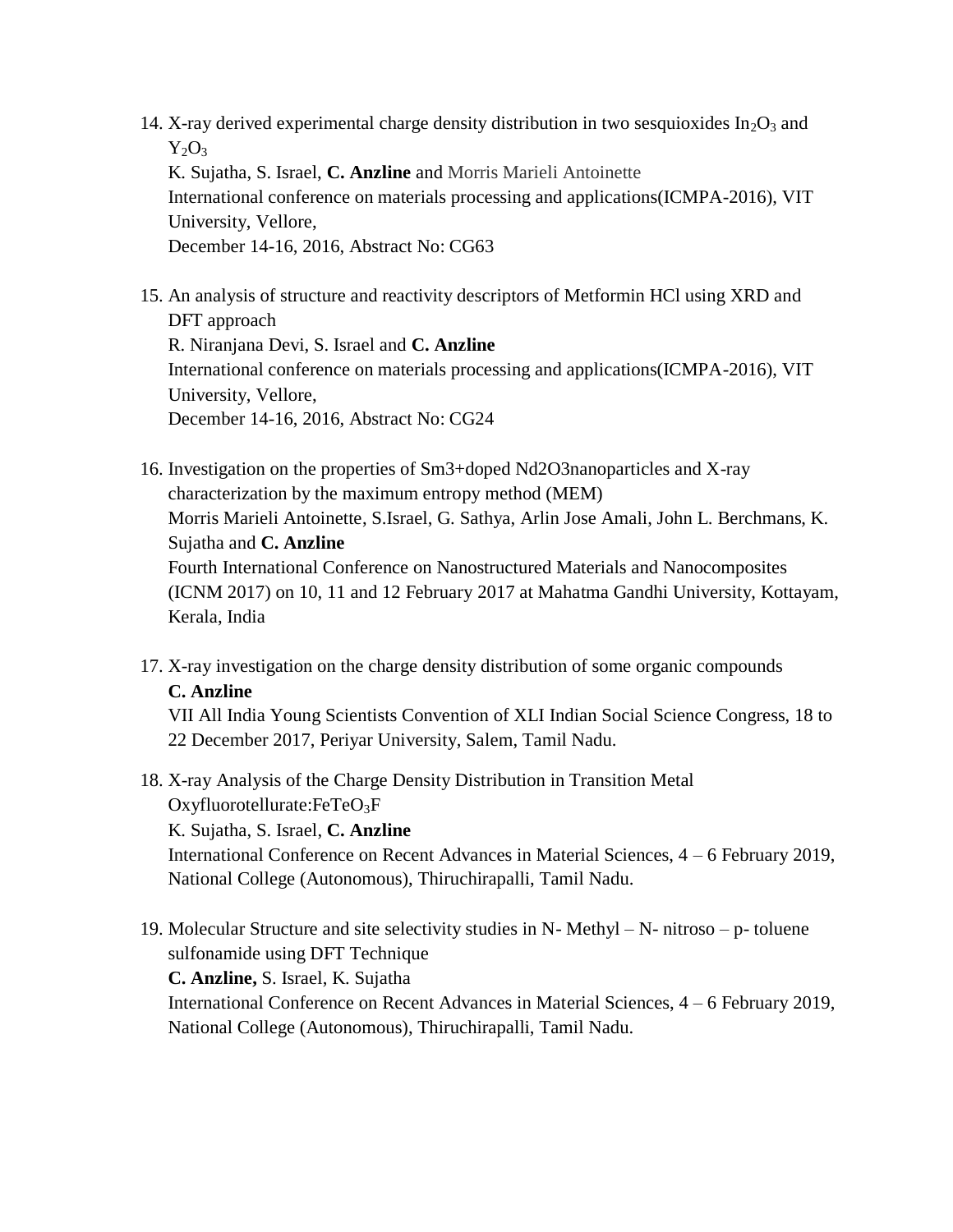- 20. Structure And Site Selectivity Studies of Non Steroidal Anti Inflammatory Drug Ibuprofen using DFT Technique **C. Anzline**, S. Israel, K. Sujatha International conference on innovation and sustaiable development of science, social science, management and technology(ISDSSMT- 19), DMI-St. Eugene University, Lusaka, Zambia, South- Central Africa. ISBN: 978-81-940502-3-0
- 21. X-Ray Derived Experimental Charge Density Distribution in Transition Metal Oxyfluorotellurate: $GaTeO<sub>3</sub>F$ K. Sujatha, S. Israel, **C. Anzline** International conference on innovation and sustaiable development of science, social science, management and technology(ISDSSMT- 19), DMI-St. Eugene University, Lusaka, Zambia, South- Central Africa. ISBN: 978-81-940502-3-0
- 22. Chemical Reactivity and Site Selectivity studies of 1-(2-Methyl-5-nitro-1H-imidazol-1 yl)acetone using DFT Technique.

# **C. Anzline**

National Conference on research in recent scenario 2019, RVS Educational Trust's group of institutions, Dindigul.

#### **Seminars and Workshops Attended**

- 1. State Level Seminar on **"Thin films and their applications"**, 20<sup>th</sup> February 2009, Lady Doak College, Madurai.
- 2. State level seminar on **"Synthesis and characterization of Nano materials"**, 18th March 2009, Sri Parasakthi college for women, Courtallam.
- 3. National Level Workshop on **"Computational Methods in Physics"** under UGC Autonomy grant on 16<sup>th</sup> March 2012, S. Vellaichamy Nadar College, Madurai.
- 4. **"Asian Charge Density Workshop"**, 23 to 26 February 2015, Department of Solid State and Structural Chemistry Unit, Indian Institute of Science, Bangalore.
- 5. Workshop on **"Crystal and Molecular Structure Determination from X-ray Diffraction Measurements"**, 28 and 29 March 2016, Periyar University, Salem.
- 6. State level seminar on **"Nano Technology & its Applications"**,  $01<sup>st</sup>$  February 2019, Madurai Sivakasi Nadars PioneerMeenakshi Women's College, Poovanthi.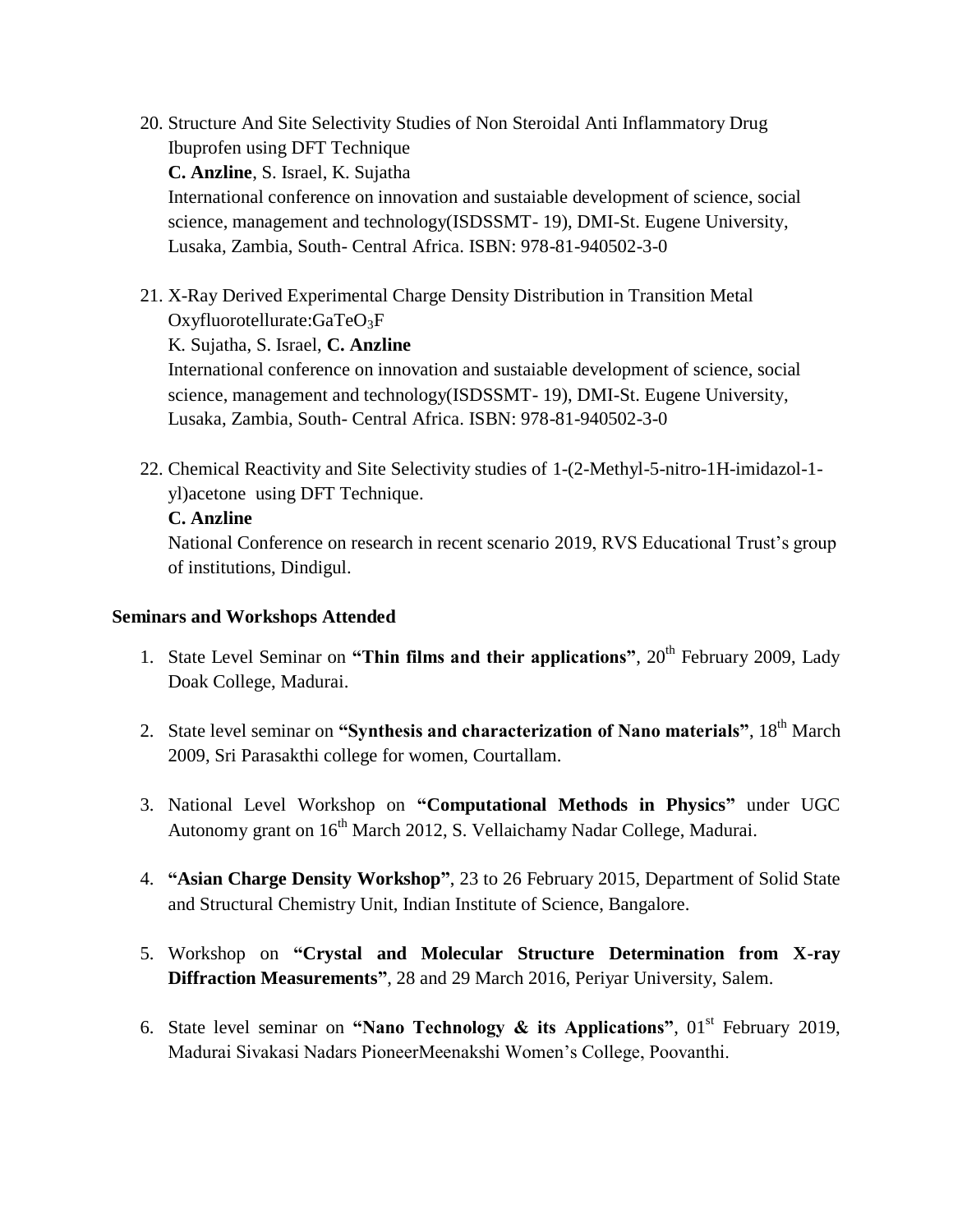- 7. National workshop on **"Recent Technological Innovations in Teaching, Learning and Evaluation for Quality Higher Education"**, 18<sup>th</sup> and 19<sup>th</sup> of March 2019, Nesamony Memorial Christian College, Marthandam.
- 8. Attended a course on "Science and Christian Faith", from 25<sup>th</sup> to 27<sup>th</sup> of November 2019 conducted by The Faraday Institute for science and religion.
- 9. Two days E-Workshop on "Virtual Labs in Physics & Electronics", 3<sup>rd</sup> and 4<sup>th</sup> July 2020, Aurora's Degree and PG college, Hyderabad.
- 10. Attended the three days Online Workshop on "X-ray Diffraction", 30<sup>th</sup>, 31<sup>st</sup> July and 2<sup>nd</sup> August 2021, The American College, Madurai.

## **Webinars Attended**

- 1. International Webinar on "Spectroscopy", 25<sup>th</sup> June 2020, Lekshmipuram College of Arts and Science, Neyyoor.
- 2. International Webinar on **"DFT, Molecular Dynamics Simulation and Molecular Docking Approach on Potential Pharmaceutical Compounds"**, 29<sup>th</sup> June 2020, Puratchi Thalaivar Dr. M.G.R Government Arts and Science College, Uthiramerur.
- 3. International Webinar on **"Advanced Materials for Sustainable Development"**, 2nd and 3<sup>rd</sup> July 2020, Kalasalingam Academy of Research and Education, Krishnankoil.
- 4. International Webinar on "The Exciting Story of Exoplanets", 08<sup>th</sup> July 2020, Karunya Institute of Technology & Sciences, Coimbatore.
- 5. National online Webinar on "Chemistry for Better Health", 08<sup>th</sup> July 2020, Government Arts College, Salem.
- 6. National level Webinar on "Recent Trends in Crystal Growth",  $10^{th}$  July 2020, St.Xaviers College, Palayamkottai.
- 7. Online Lecture on **"Wave Optics II: Polarization"**, 11<sup>th</sup> July 2020, organized by Indian Association of Physics Teachers and Delhi State Science Teacher's Forum.
- 8. Webinar on "Lead the Life in Style", 01<sup>st</sup> February 2021, The American College, Madurai.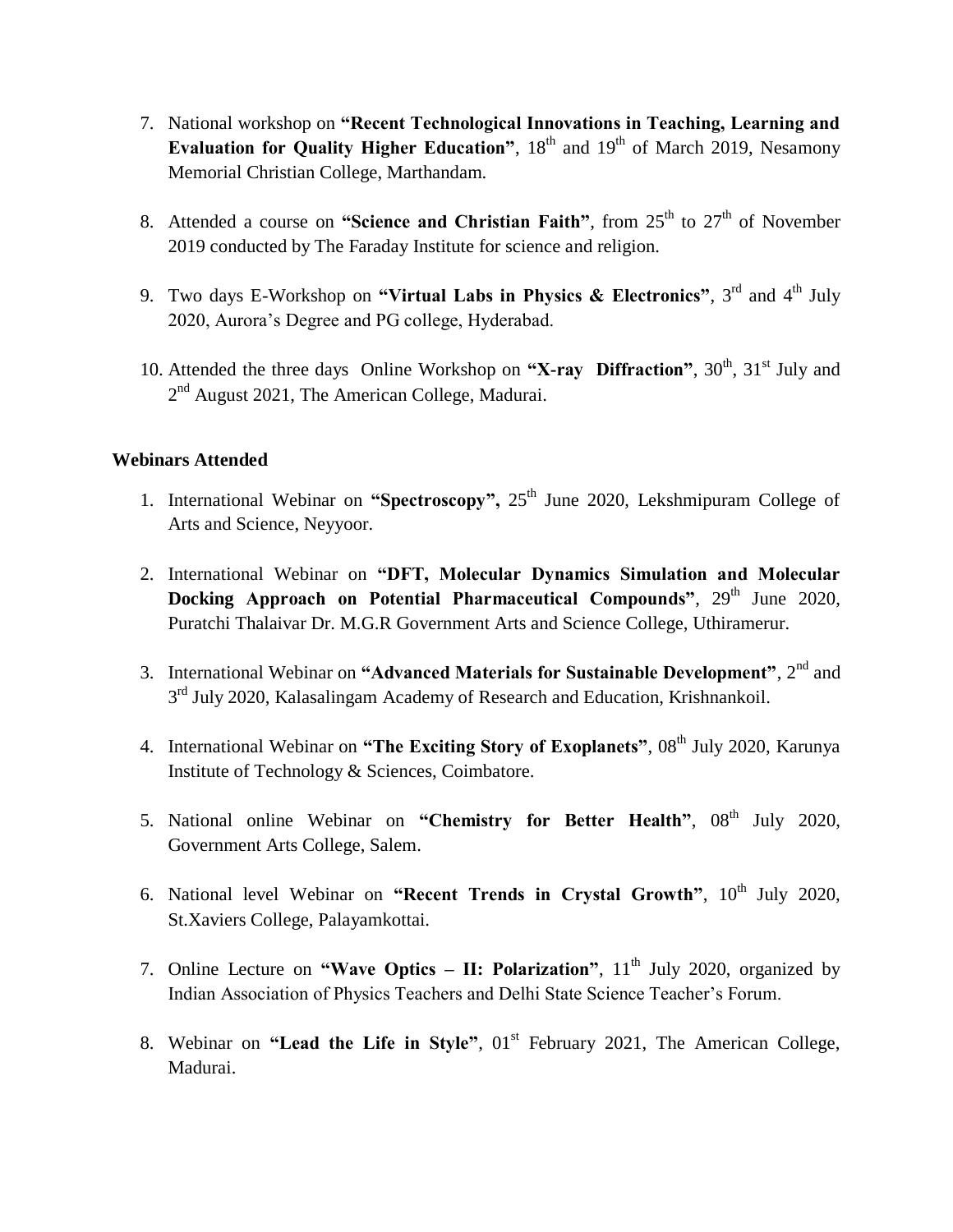- 9. International Webinar on "The Power to Change the World", 08<sup>th</sup> March 2021, The American College, Madurai.
- 10. National level Webinar on **"Recent Developments & Future Advancements in Nano-Technology"**, 05<sup>th</sup> May 2021, Nehru Institute of Technology, Coimbatore.
- 11. International Webinar on "The Magnificient Sun Our Star", 08<sup>th</sup> July 2021,, Karunya Institute of Technology & Sciences, Coimbatore.
- 12. National level Webinar on "Mobile Astronomy", 28<sup>th</sup> July 2021, The American College, Madurai.
- 13. International Webinar on "Promoting Ikigai to Arise & Shine" 29<sup>th</sup> July 2021, The American College, Madurai.

## **Career Advancement Courses**

- 1. Participated in **"Refresher course in experimental physics"** held by Indian Academy of Sciences (Bangalore), Indian National Science Academy (Delhi), National Academy of Sciences of India and Madurai Kamaraj University from 22 December 2008 to 7 January 2009 at Madurai Kamaraj University, Madurai.
- 2. Participated in UGC Sponsored **"Orientation Programme"** held from 03rd March 2015 to 30<sup>th</sup> March 2015, organized by UGC-Academic Staff College, Madurai Kamaraj University, Madurai.
- 3. Participated in UGC Sponsored **"Refresher Course in Physics"** held from 23rd November 2018 to 13<sup>th</sup> December 2018, organized by UGC-Human Resource Development Center, Bharathiar University, Coimbatore.
- 4. Participated in one-week Online Faculty Development Programme on **"The Use of Virtual Physics Labs – Creating Next Generation Teachers"** held from 20 to 24 May 2020, organized by Geethanjali College of Engineering & Technology in association with Indian Society for Technical Education.
- 5. Participated in **"Online Two-Week Interdisciplinary Refresher Course on Research Methodology**" held from 20 July 2021 to 03<sup>rd</sup> August 2021, organized by Teaching Learning Centre, Ramanujan College, University of Delhi, under the aegis of Ministry of Education Pandit Madan Mohan Malaviya National Mission on Teachers and Teaching.